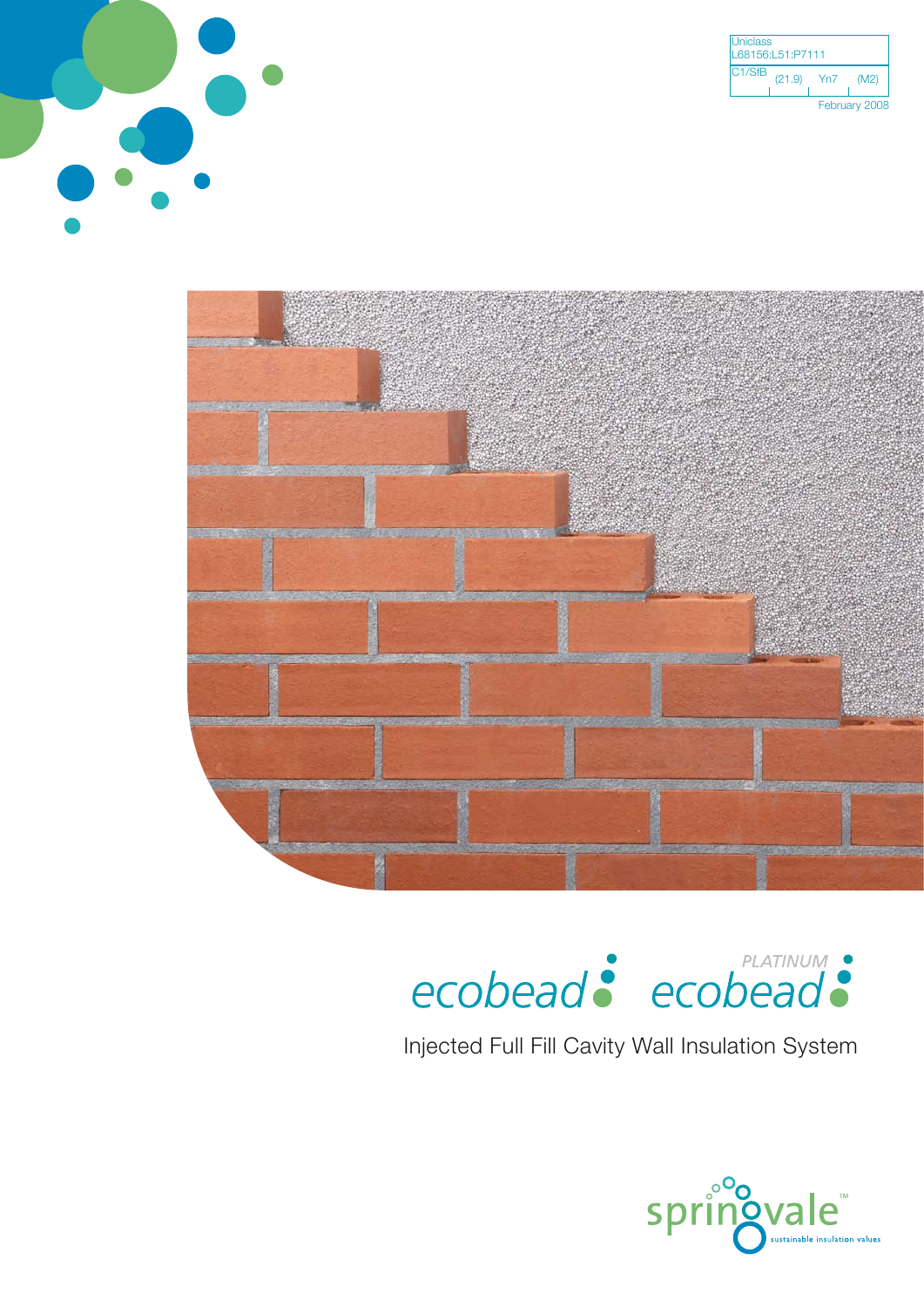## It's faster, it's cleaner It insulates and eliminates waste

EcoBead is a high performance, injected, blown bead EPS insulation system that can be used in domestic, commercial and industrial cavity wall constructions as a full fill insulation solution.

Incredibly fast to install and with no waste, it is just as suitable for new build as it is for improving the thermal performance of existing buildings.

Ecobead is a truly modern method of construction. In new build construction you can build both leaves of a cavity wall right up to the roofline, with no stopping and starting to install the insulant. The insulating bead can be injected at any subsequent stage, speeding construction programmes and reducing costs.

The EPS beads are injected into the wall with a specially designed adhesive and bond together forming a solid mass inside the cavity. The unique flow of bead coupled with its lightness enables the insulant to conform precisely to every fissure of the block and brickwork, producing a complete fill every time. The beads' spherical structure creates tiny air pockets in the insulant once the adhesive has dried.

Every bead has a single point of contact with each of the surrounding beads, allowing the cavity to breathe and any moisture penetrating the outer leaf to drain away immediately.

EcoBead is unaffected by flood water ingress where water is free from harmful contaminants. Please contact our technical department for further information.

Ecobead is available in original white EPS or as Platinum, to provide even higher insulation values.

Platinum EcoBead is an EPS bead which incorporates a graphite component called Neopor®, manufactured by BASF, to provide significantly improved thermal insulation performance, for example, to achieve higher levels of the Code for Sustainable Homes or just to improve SAP ratings.

**EcoBead installed internal** 





**Inspection process during BBA testing with internal wall removed shows how the Ecobead installation** 



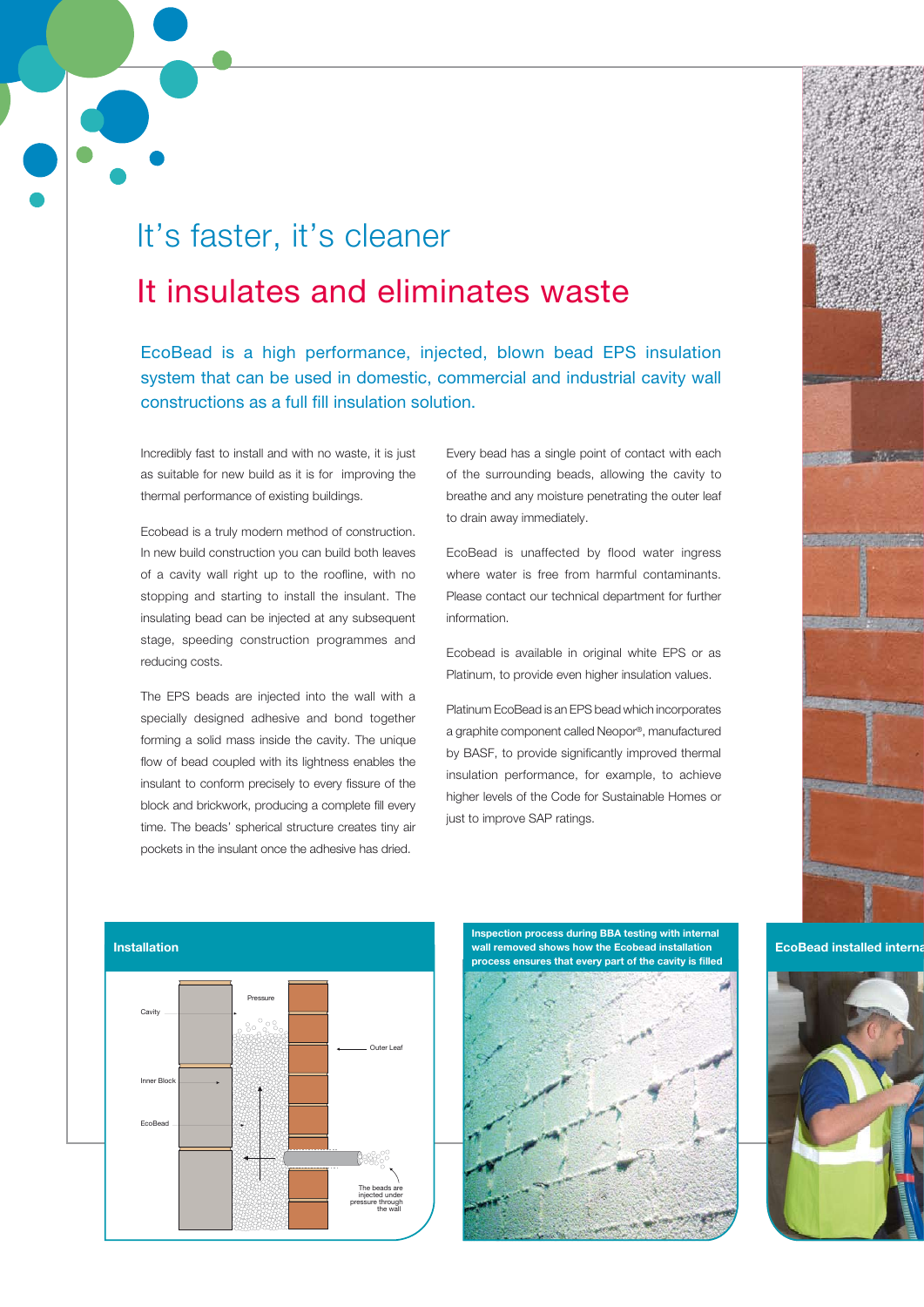